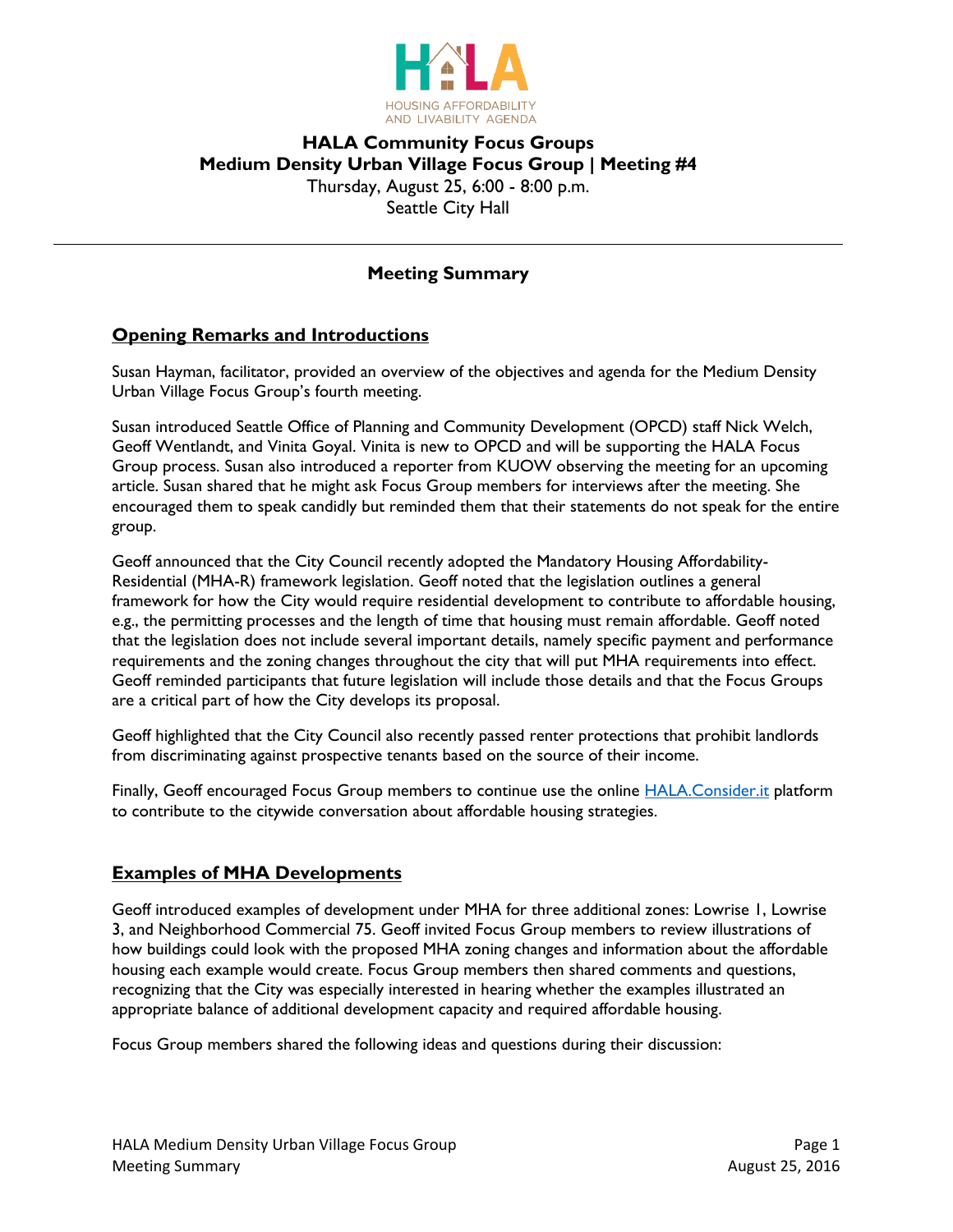#### **1. What stood out in these examples?**

 $\circ$  Lowrise 1, with removal of the density limit as proposed would incentivize very small sized units. Maybe the density limit shouldn't be removed completely.

#### **2. What aspects of the examples did you like? What aspects did you not like?**

- $\circ$  Anything over 30 feet in height in the lowrise zones should be required to have an upper-level setback. In certain cases, however, this could become a disincentive to developers if it is taken too far.
- o The payment and performance amounts for MHA should be more nuanced and ratiobased for particular zones, rather than an across-the-board amount.
- o It would be helpful to have information about how the proposed increases in development capacity and the MHA requirements would produce a certain amount of affordable housing. For example, an equation that shows, "*if the market does this, then x number of affordable homes would be built,*" would be very useful for these conversations.
- $\circ$  To facilitate community understanding, the materials need to clearly show that the proposal includes the elimination of the density limit in the Lowrise 1 zone.

#### 3. **Are there any changes that you would recommend or other ideas the City should consider?**

- $\circ$  The illustration of an example Lowrise 1 building should show how it could look next to structures on a single-family lot.
- $\circ$  The group needs to see the payment and performance amounts in cases with larger increases in development capacity.
- $\circ$  Developers would not want to build in areas with additional development capacity because the MHA costs would be too expensive. Does it make sense to apply the same equation across all of these different zones? There might be another way for lowerintensity zones to participate in MHA without risking the feasibility of new development.
- $\circ$  We need a variety of housing sizes in Seattle. If the density limit is removed for the Lowrise 1 zone, then the developer should pay an additional fee if they build a lot of small units. The City should not incentivize the development of tiny apartments in this zone.
- $\circ$  Instead of a single density limit approach indicated in these zoning changes (i.e. no density limit vs. density limit of 1:2000 s.f of lat area), there could be more of a compromise to encourage more variety in residential development. Could a density limit be constructed to require or incentivize some minimum variation in unit size?
- $\circ$  The displacement risk index map does not tell the full story. For example, it does not explain how the variables of displacement influence the results. It does not provide enough information about the causes of displacement in each area. How can the group take those causes into account? It would be helpful to see how the displacement risk index compares to the high-, medium-, and low-cost market areas to see what types of incentives would be created, especially if there are concerns about displacement in lowcost areas.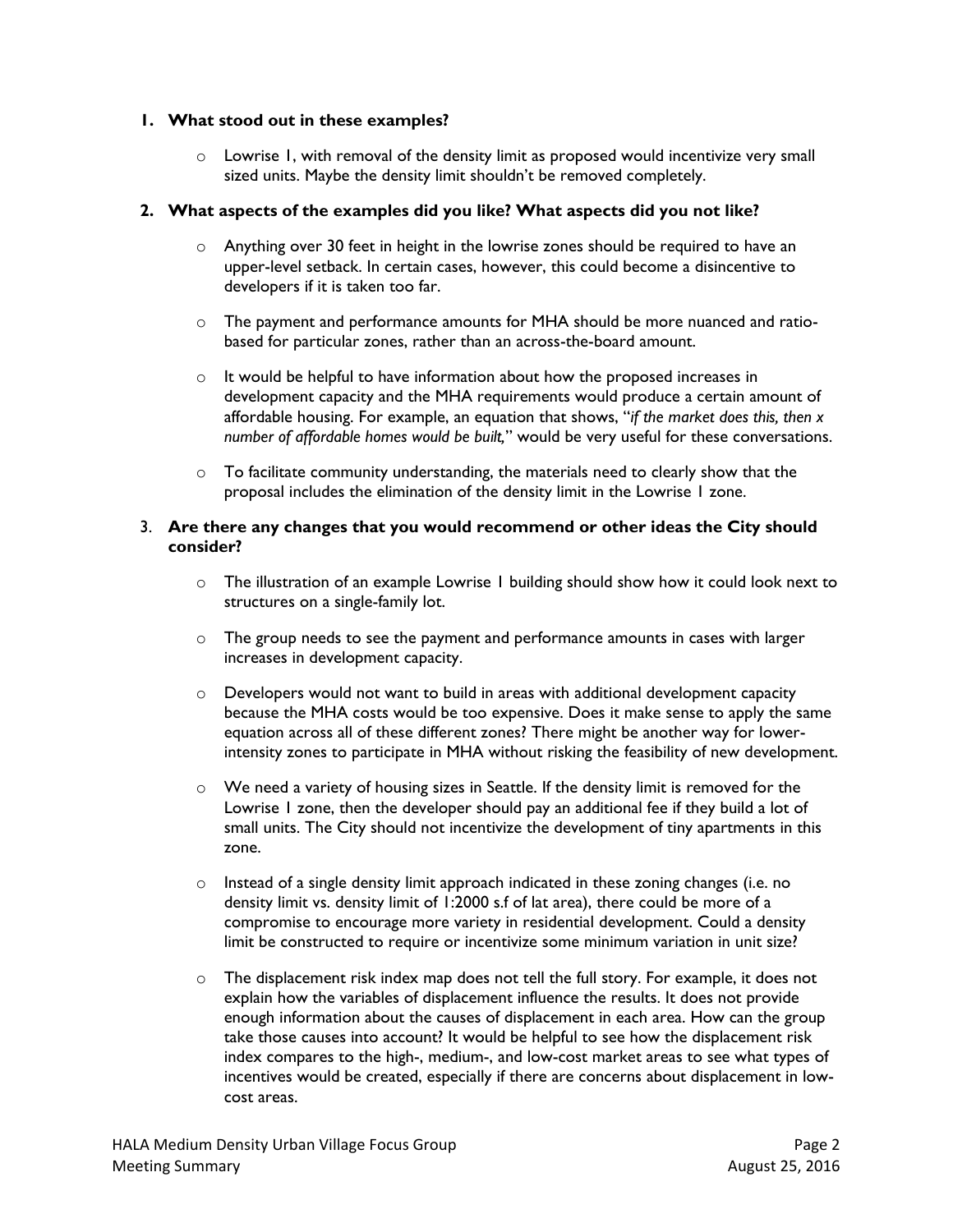- $\circ$  Keep in mind that, while charging developers more when they build more housing is a good strategy, we do not want to unintentionally incentivize developers to build "McMansions." That will not solve Seattle's upcoming housing needs.
- $\circ$  Instead of a single density limit approach indicated in these zoning changes (i.e. no density limit vs. density limit of 1:2000 s.f of lat area), there could be more of a compromise to encourage more variety in residential development. Could a density limit be constructed to require or incentivize some minimum variation in unit size?
- $\circ$  In general, create incentives that advance good policy: no "McMansions," limits on proportion of microhousing, a variety of housing.

## **Final MHA Implementation Principles and Focus Group Process Update**

Geoff thanked the group for their comments on the draft summary of Focus Group input on the MHA principles that the City presented in July. He reminded Focus Group members that City will use these principles as a guide when developing the proposed zoning changes that will implement MHA.

Geoff briefly provided Focus Group members with an overview of how their perspectives and their feedback updated MHA principles. He encouraged Focus Group members to get in touch if they had any questions about the final language included in MHA principles.

The City responded to Focus Group members' questions about the layout of the principles document and how the principles were finalized.

# **RSJI, Equity, and MHA**

Geoff stated that many Focus Group members have expressed interest at past meetings in learning more about how the City was working to ensure that the broader HALA process (not just MHA) furthered the goals of the City's Race and Social Justice Initiative (RSJI). OPCD staff presented four categories of HALA strategies aimed at advancing equality and expanding opportunity:

- **1. Renter protections:** Policies to ensure fairness in the application processes and prohibit rent increases in substandard housing.
- **2. Preservation of existing affordable housing:** The City will use funding from MHA and other sources to fund the acquisition and preservation of existing affordable housing through non-profit organizations. Other policies would incentivize private landlords to upgrade and maintain affordable rents.
- **3. Creation of new affordable housing**: MHA would increase the number of affordable and market-rate housing choices for people.
- **4. Investing in communities:** City- and community-led investments to increase community opportunity and wellbeing, including preschool programs, professional training, and pollution reduction.

Turning to MHA, Geoff noted that the City will be preparing an Environmental Impact Statement (EIS) to analyze the potential impacts on housing, transportation, air and water quality, and other elements of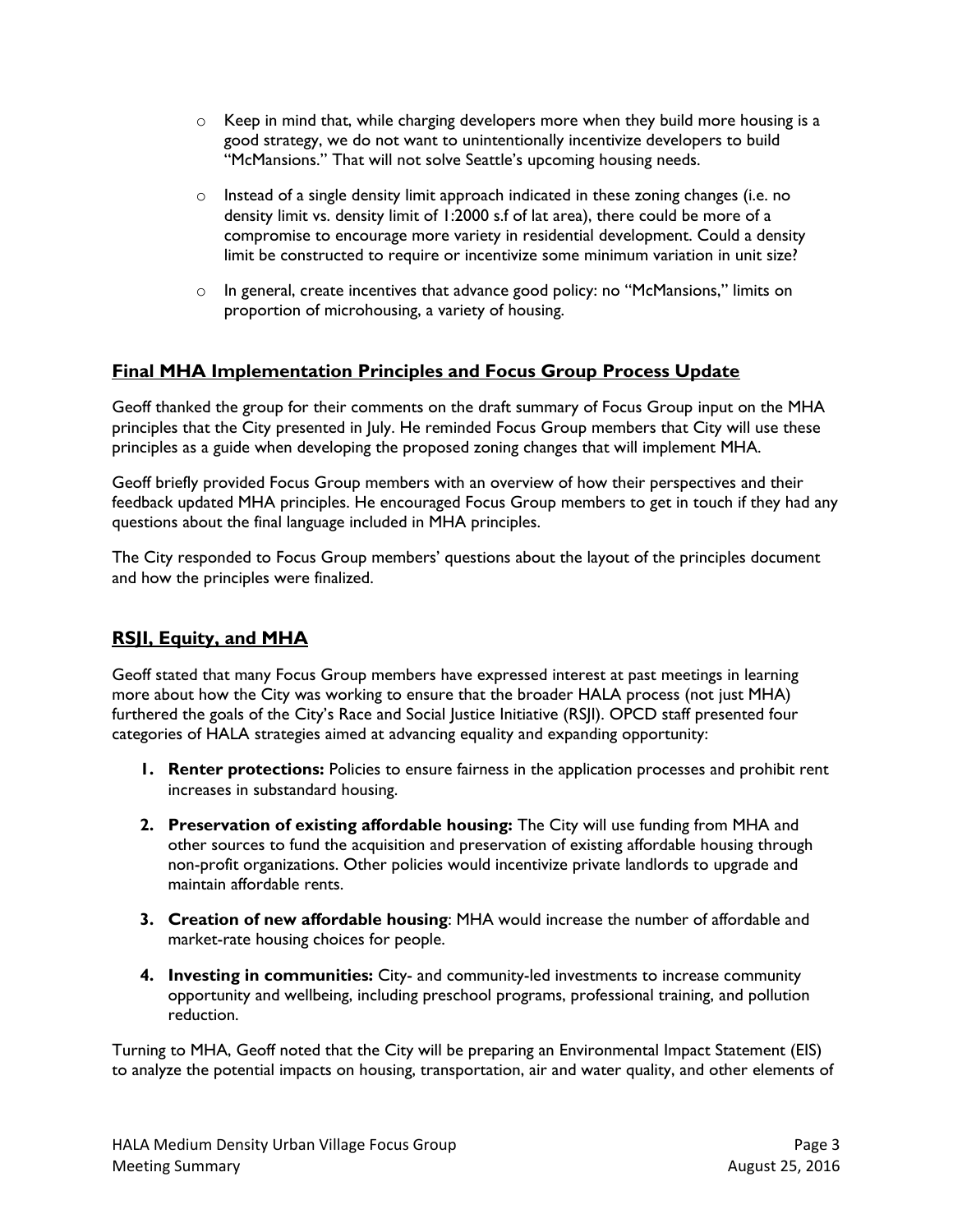the environment. He said that the City is especially interested in using this EIS to evaluate how MHA could affect displacement.

Geoff explained that the City is currently in the "scoping" phase of the EIS process. The City expects to analyze three different scenarios (i.e., alternatives) in the EIS:

| <b>Alternative I:</b> MHA is not implemented (no action)                                                                  |
|---------------------------------------------------------------------------------------------------------------------------|
| <b>Alternative 2:</b> MHA is implemented as outlined in the HALA Grand Bargain                                            |
| Alternative 3: MHA is implemented with integrated program measures focused on reducing<br>displacement in high-risk areas |

Geoff asked Focus Group members to consider how implementing the MHA zoning changes and affordable housing requirements could affect displacement or advance the City's goals for racial and social equity. Geoff invited members to share their ideas and questions about how Alternative 3 could be framed to minimize displacement. Geoff offered potential ideas, including limiting urban village boundary expansions in areas where risk of displacement is high, reducing the scale of zoning changes in areas where risk of displacement is high, or focusing the City's affordable housing investments in areas where risk of displacement is high.

In response, Focus Group members shared the following ideas with the City regarding the EIS:

- The City needs to do an inventory of the current number of single-family residences in Lowrise 1 zones.
- If the City sets an incentive payment based on a property's zoning area, then it needs to consider the market conditions and what those incentives would generate for both for-profit and nonprofit developers alike.
- Focusing investments in areas with a high displacement risk rather than evenly dispersed citywide may contribute to neighborhoods remaining segregated.
- There is a need for culturally relevant neighborhood gathering places, community centers and businesses to minimize displacement. Culturally relevant places and community centers in the city help keep people connected to the place and even encourage some who have moved away can come back to Seattle.
- Displacement is not just physical displacement due to specific development projects. Increasing rent is also pushing people away. The EIS must distinguish between *physical* and *economic* displacement then address how the entire neighborhood does or does not change. Holistically understanding the factors contributing to displacement would help the City determine the exact nature of the problems they MHA is working to solve.
- It would be great to talk to individuals who have been displaced in order to understand what drove them away and what could have helped them stay.
- The City should disincentivize developers from removing low-cost market-rate housing. The EIS needs to account for the loss of these inexpensive homes.
- The EIS should include a fourth alternative that considers additional affordable housing production beyond the 6,000-unit goal. People need to see the City's justification for proposing specific policies.
- How does the City track backyard cottages (i.e., detached accessory dwelling units or DADUs)?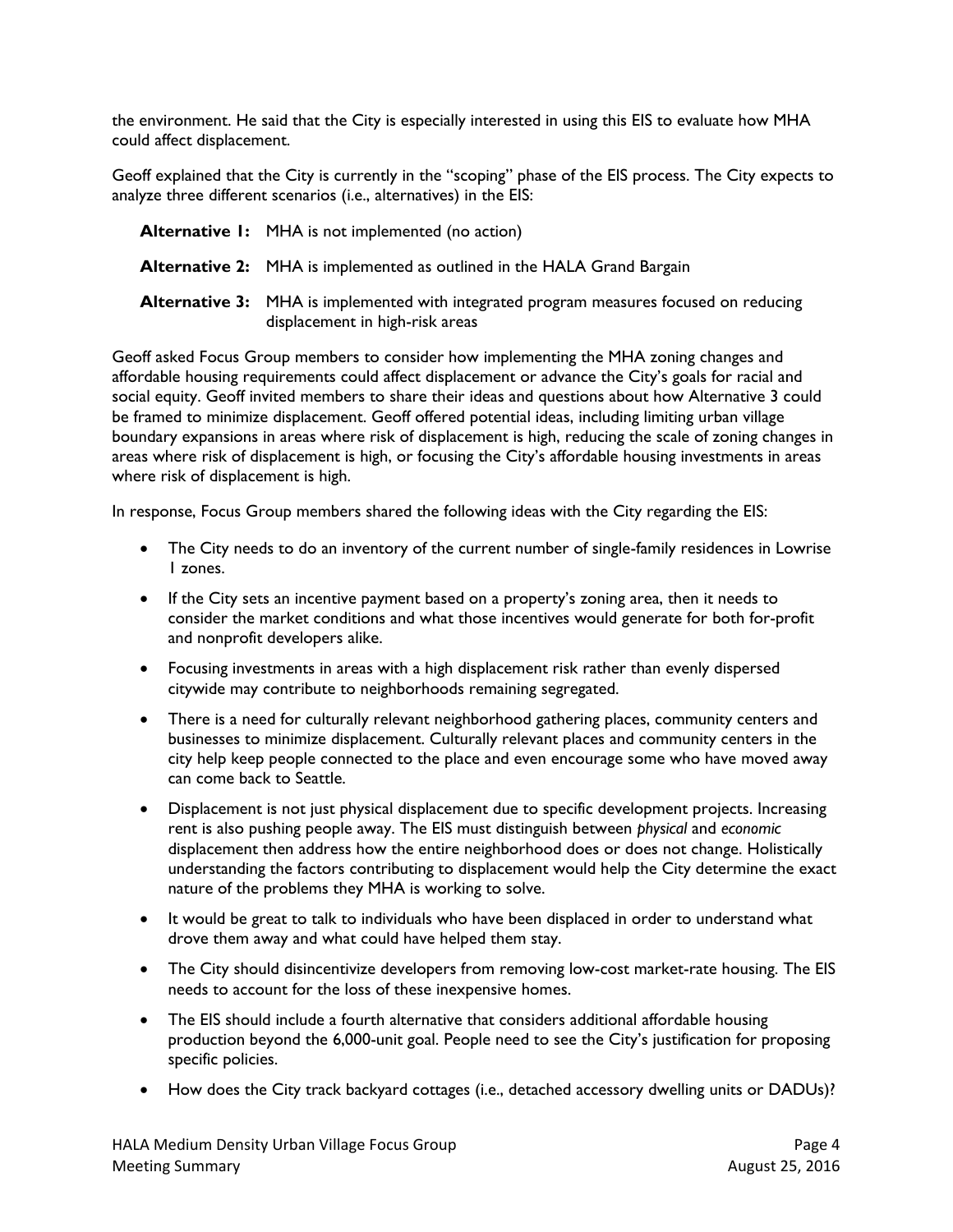- The EIS must consider the transportation infrastructure in neighborhoods because this affects the livability and capacity of a neighborhood.
- There should be some mandatory prescriptive design criteria for the low-density areas, especially those with many single-family residences. The zoning changes could disrupt certain well-defined single family streetscapes.
- The City should share information with the community regarding the scope and the production of the EIS.
- Add culture and community to the EIS scoping.
- Affordable commercial space must be included in the analysis.
- Grand Bargain numbers are low.
- Need more education about why density and affordability are not at odds.

Geoff encouraged Focus Group members to continue thinking about the scope of the MHA EIS and to submit ideas or comments to the City by **Friday, September 9**.

## **Observer Comment**

Susan invited the observers in attendance to share brief comments with the group:

 One observer stressed the importance of family-friendly housing, especially in apartment buildings, noting that the EIS should consider a projected variety of housing units. The observer was also curious about why Focus Group members seems so focused on zoning changes in historic districts, even though these areas comprise only a small part of the city. The observer asked the group to keep in mind that they needed to consider the Seattle's livability in coming decades.

# **Next Steps**

Geoff thanked the group for their participation and discussion. He reviewed a timeline of upcoming meetings, meeting topics, and process outcomes. He noted that, based on preliminary feedback from the HALA Focus Group survey, the City was considering a joint Focus Group meeting in September. Geoff said the City and facilitators would be in touch once they determined the final date for this joint meeting. Geoff noted that the next meeting would likely include examples of MHA zoning changes for the Focus Group members to review and discuss.

## **Attendees**

#### **Focus Group members:**

- **•** Brie Gyncild
- Hendrik de Kock
- Jessica Jones
- $\bullet$   $\bullet$  lin Lee
- $\bullet$  Jon Jurich
- Lauri Torres
- Lynn Sereda
- Maureen Cartano
- Peter Hornyack
- Peter Wehrli
- Ryan DiRaimo
- **•** Tiffany Chan
- Toby Thaler